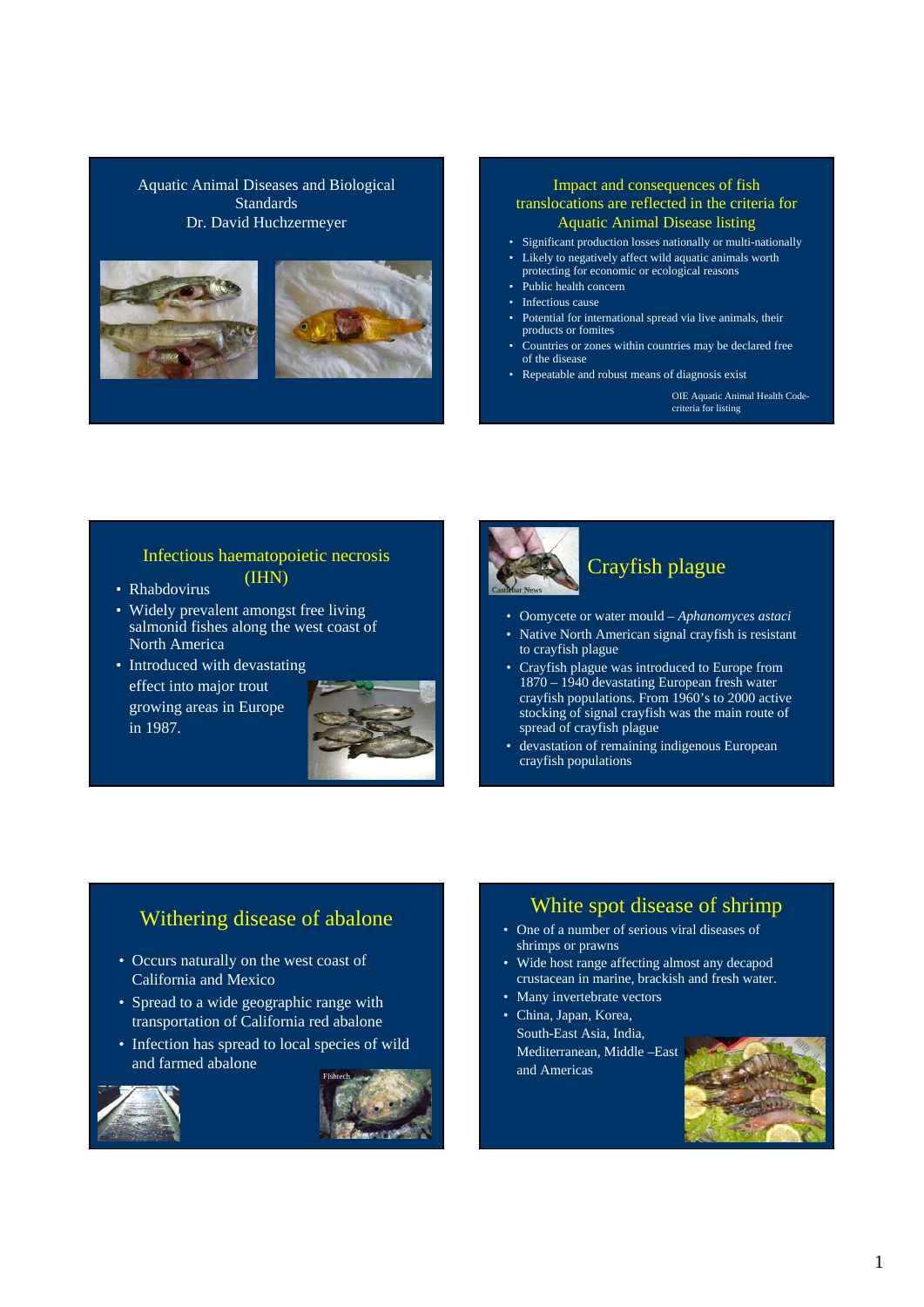

## Viral haemorrhagic septicaemia (VHS)

- Rhabdovirus that will survive in fresh water at 4°C for up to 35 days
- Endemic in large areas of temperate Northern Hemisphere including North America, Asia and Europe
- Large host range amongst both marine and freshwater fishes
- Mortality in both free-living and farmed fish
- Die-offs in Great Lakes of USA and Canada involving at least 28 species of fresh water fish

## Spring viraemia of carp (SVC)

- Rhabdovirus
- Can survive outside of the host in fresh water for up to 5 weeks at  $10^{\circ}$ C
- Disease of cyprinids (carp, goldfish and koi)
- Spread from the European continent
- 1988 Brazil 2002 USA
- 
- 2004 China 2006 Canada

New diseases have emerged under burgeoning aquaculture in may parts of the world. Africa has remained relatively remote from these developments. As a consequence many of these diseases were not introduced into Africa



#### **Introduction of exotic diseases threatens:-**

- natural aquatic species diversity
- livelyhood of subsistence and commercial fishermen
- aquaculture development and investment
- employment opportunities
- local economies





# Epizootic Ulcerative Syndrome (EUS)

- A disease exotic to Africa.
- First cases reported from upper Zambezi and Chobe rivers in 2006
- Diagnosis confirmed in 2007
- Botswana, Namibia, Zambia and Zimbabwe affected
- Major threat to aquaculture development and export potential Oomycete hyphae in muscle s



## **EPIZOOTIC ULCERATIVE SYNDROME**

- 
- First described from Japan and Austrana.
- Spread through Southeast and South Asia and slowly westwards.
- Recorded in estuarine fish along the Atlantic Coast of the USA.
- Identified positively for the first time in the Chobe and Zambezi Rivers in April 2007 following an outbreak that started in October 2006.
- By 2008 reported from 22 species of fish in the upper Zambezi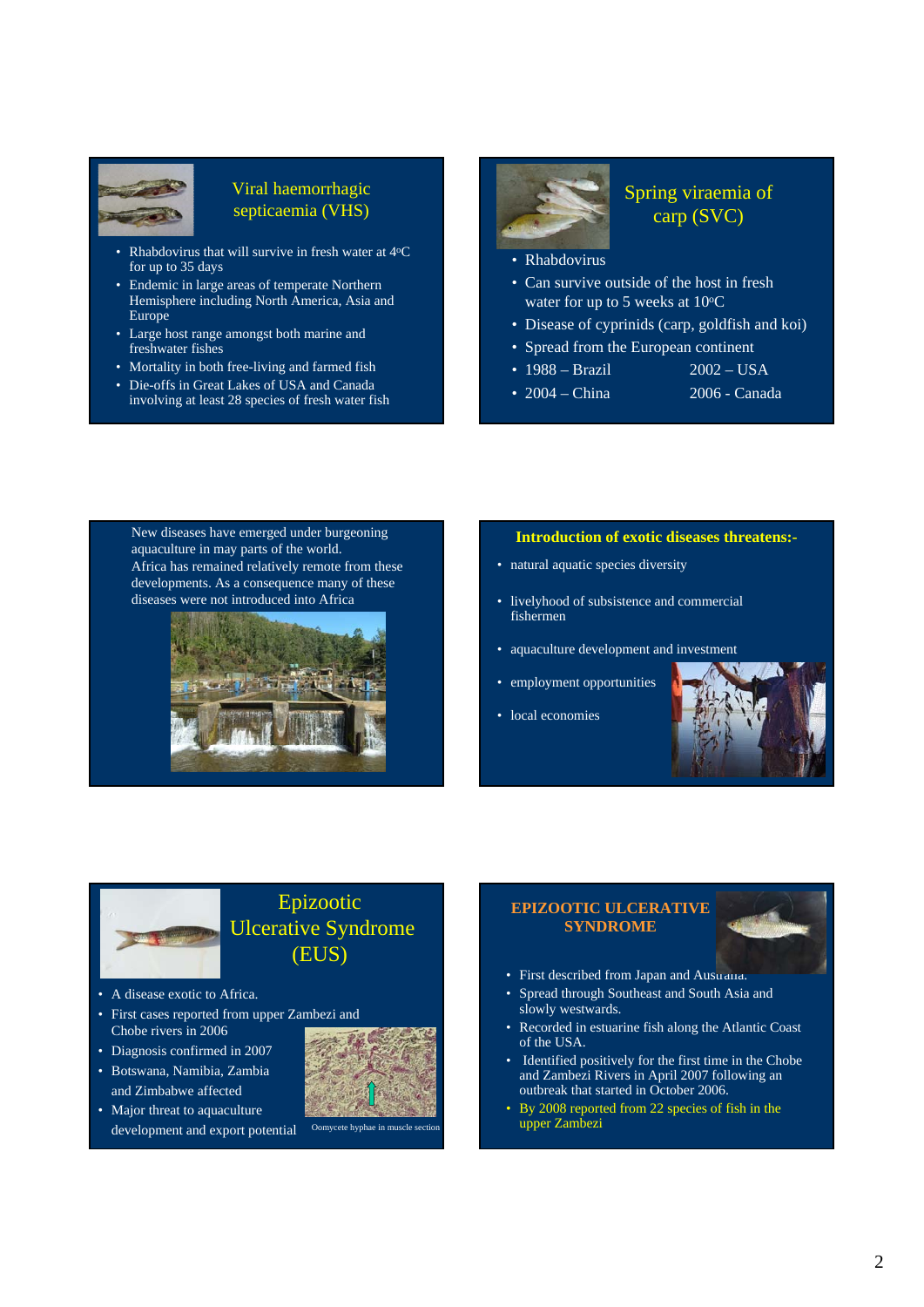## **EUS**

- *Aphanomyces invadans*
- Serious pathogenic oomycete
- Initial red areas on surface of fish
- Later ulceration and liquefaction of muscles tissues
- Little host specificity
- Affecting both fresh and estuarine warm





## Salmonid viruses

• The serious notifiable salmonid viruses, viral haemorrhagic septicaemia (VHS), infectious haematopoietic necrosis (IHN), infectious salmon anaemia (ISA) and epizootic haematopoietic necrosis (EHN) have never been diagnosed in RSA.



#### International movement of salmonid fish is tightly regulated based on OIE listed diseases

- Adherence to strict import regulations and disease surveillance testing has in the case of RSA kept feared salmonid diseases out of the country
- Effective diagnostic and regulatory capacity has enabled RSA to export certified disease free

salmonid ova to lucrative northern hemisphere markets





# **Transport of fish Ambiguous legislation Transfer of disease**





- Koi herpes virus (KHV) is a recently emerged viral disease of carp (*Cyprinus carpio*) in all of its varieties
- First officially identified in 1998.
- Examination of archive material indicates KHV presence as early as 1996
- Worldwide distribution including Africa
- Unregulated international trade of ornamental carp (Koi)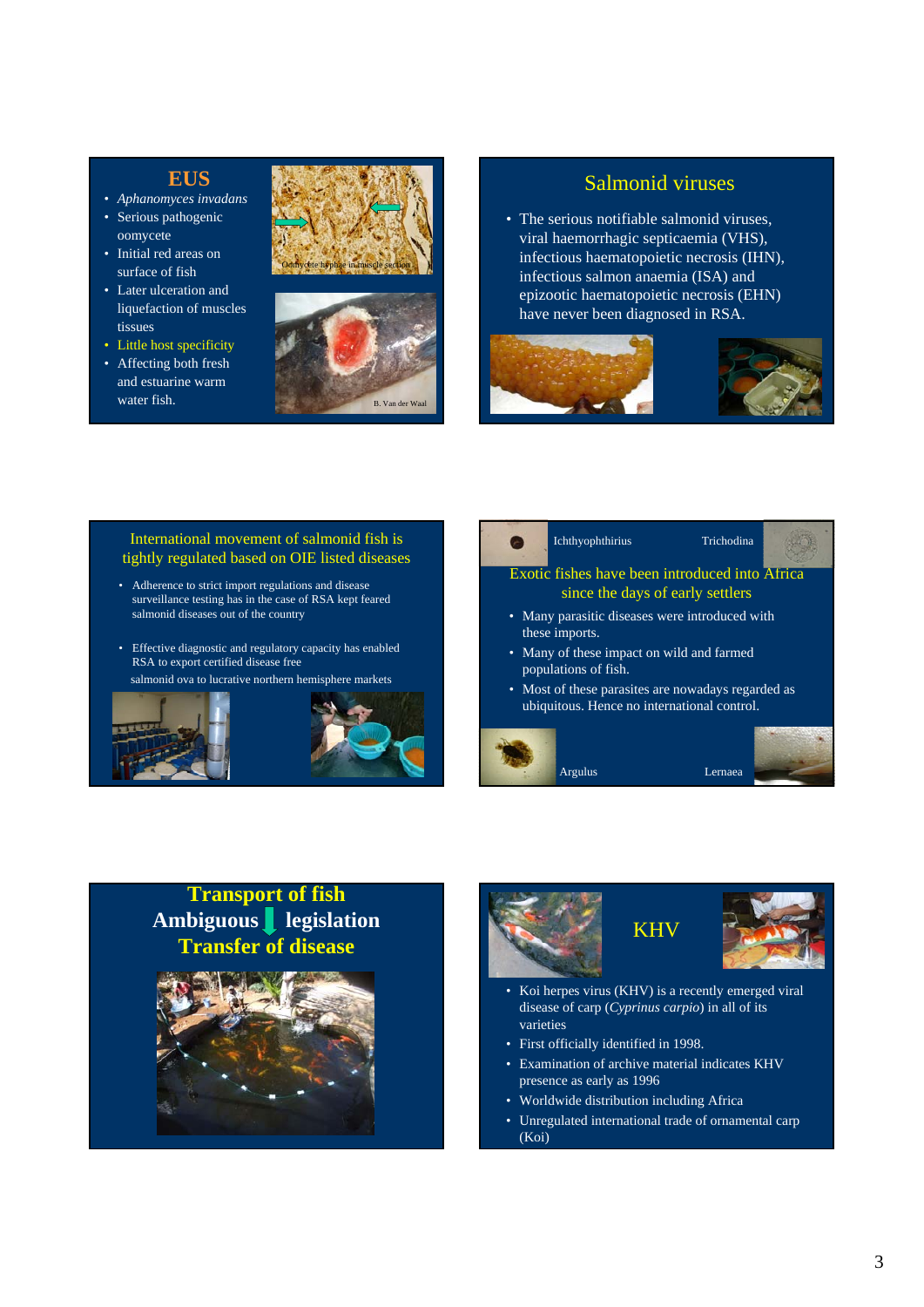# **KHV**

- Within the optimal temperature range of  $18 - 25$ <sup>o</sup>C the virus causes
- Up to 100% morbidity and 90% mortality
- Necrosis of gill and kidney tissues
- Major losses in food carp fisheries



# **KHV - need for certified disease free fish**

- Difficulty of identifying carrier fish
- Unquantifiable risk associated with: naturally resistant fish

survivor fish 'vaccinated fish'

• Access to export markets



Internationally there is increasing pressure on aquaculture to meet rising demand for fish.

For fish farming to be viable aquaculture products must be able to access lucrative markets.

Export markets place stringent demands for disease status and food safety certification.



Mariculture development is gaining potential in southern Africa – kob, shellfish crayfish, prawns

- Regulatory support for mariculture development will need to provide internationally accepted assurances once production exceeds local consumption
- Particularly in the case of exports of high value animals such as shellfish







# **Crocodiles**

#### **Significant diseases of Crocodiles**

- *Mycoplasma crocodyli* and *M. alligatoris*
- Adenoviral hepatitis
- Crocodilian chlamydiosis
- *Trichinella zimbabwensis* and *T. papuae*
- *Trichinella* in Zimbabwe crocodile meat resulted in ban on crocodile meat imports to EU
- **To protect indigenous fish stocks and to sustain aquaculture development countries need:**
- capacity to meet legislative requirements of importing countries
- capacity and infrastucture to prevent introduction of unwanted aquatic diseases
- diagnostic capacity in order to provide surveillance data on aquatic animal diseases